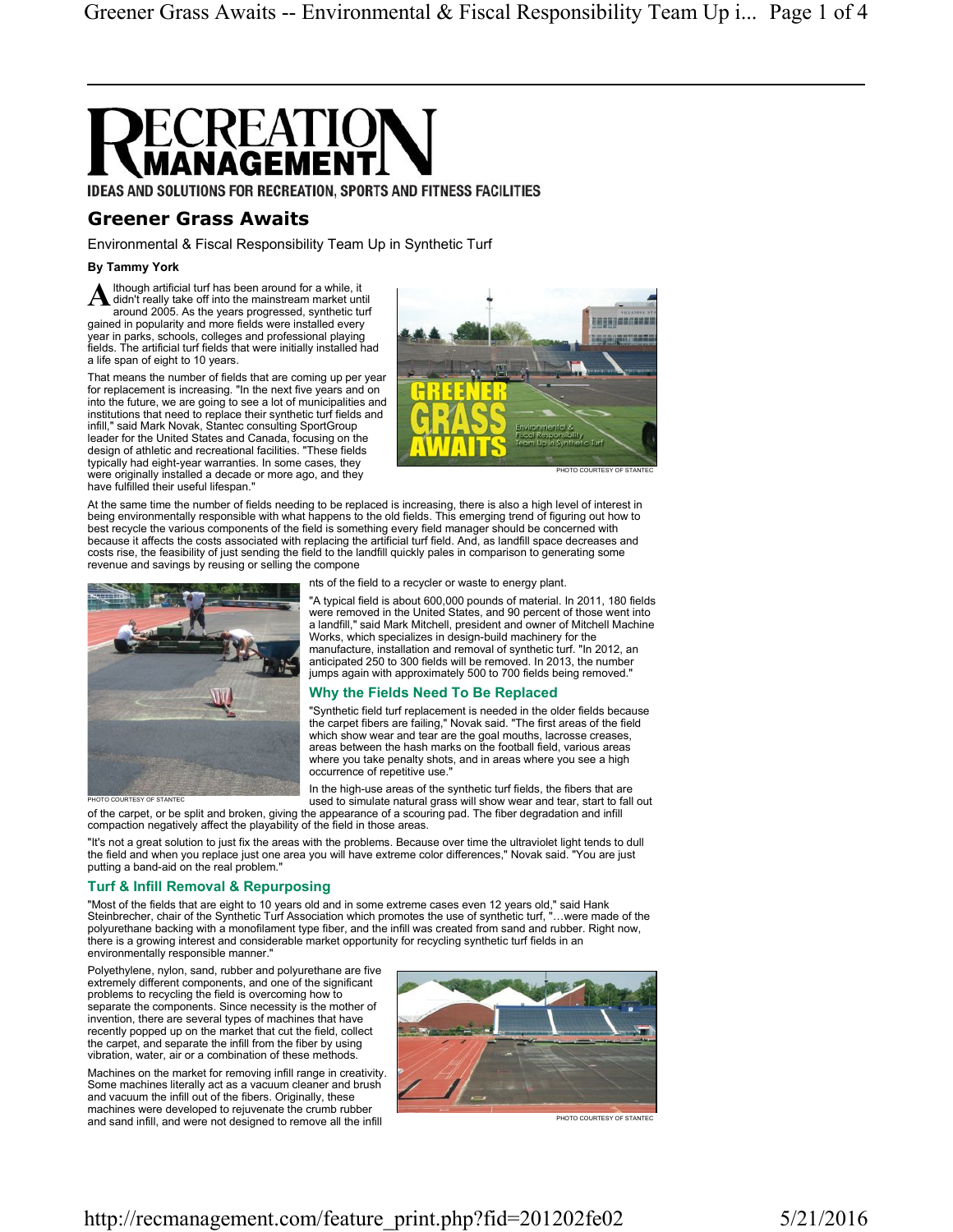in the field. Therefore the use of these machines typically results in only a 60 to 70 percent reduction of infill in the field.

Other machines on the market remove the infill as the turf is being rolled up from the field. In some cases, the fields are cut into 15-foot wide panels before being processed. The panels are in fed into a machine that rolls the carpet and extracts the infill.

Removal of the infill is important, because companies that grind, melt and recycle polyethylene into another product must have a clean stream of polyethylene. Contaminants such as debris, sand and rubber can dull the grinding blades as well as create a substandard product.

Reclaimed infill can be cleaned and repurposed on a new synthetic field or used to top-dress the outlying natural turf fields once it is tested for metals and lead. For new fields, an alternative to the traditional rubber and sand infill is coconut husk infill. This slow-to-degrade infill can literally be dumped out and composted at end of its lifecycle.



**PHOTO COURTESY OF STANTEC** 

The East Delta Sports Complex in Portland, Ore., was one of the first outdoor installations of a synthetic turf field. It was installed in October 1997 and removed 11 years later.

"Our original intention was to remove the infill and then pull the synthetic turf up free of any infill," said Debra Kneeshaw, lead park technician with the City of Portland Parks and Recreation Department. "However, the infill was basically cemented into the carpet. We had to cut it into sections and shake it out. We collected about 140 yards of infill and then tested it for metals and lead. Once the infill passed the health and environmental tests, it was top-dressed in a thin layer on our natural turf fields." Kneeshaw supervised the replacement and recycling processes of the synthetic sports field.

Old synthetic turf and the infill could be repurposed for batting cages, driving ranges or warm-up areas. The field can also be repurposed by creating something new from the base materials.

"The old way of replacing a synthetic turf field was to cut it up and ship it to a landfill. This cost about \$35,000,<br>depending on where you were in the United States," Steinbrecher said. "It doesn't make any sense to tear not recycle it. You're not making any money off of the resource when you could save money by reusing the infill and make money by selling the plastic to a plastic manufacturer or waste-to-energy plant."

The polyethylene is reclaimed by sheering off the fibers from the polyurethane backing. Then the fibers are ground and used in the creation of oil. The plastic is melted under heat to break down the hydrocarbon molecules. Once that is done, the molecules are then in an oil form and can be collected and shipped to a refinery for further processing. This technology is available in several places, but is expected to expand as the market develops and the feasibility for recycling a synthetic turf field back into oil increases.

Both the polyethylene and the polyurethane backing can be ground up and sent to a waste-to-energy plant to be used as fuel for the creation of electricity.

### Working on Recycling

The Town of Lexington, Mass., has fields that have reached the end of their 10-year lifespan. The original fields included an eight-year warranty and the city invested in an additional two-year warranty. The finance committee was educated and reminded about the eventual need to replace the fields and that there would likely be a need for improvements as well.

The three fields are used for high school field hockey, lacrosse and soccer, as well as youth soccer and youth field hockey. In the springtime, the fields are also used for baseball and softball team tryouts. In order to avoid taking the entire budgetary hit at once, the three fields were ranked in order of usage from heaviest to lightest. The first field in the complex is the most heavily used, with both organized and pickup games, and therefore is slated for the first replacement.

"We are seeing if we can reuse the infill, and we are looking for places that will take the carpet instead of sending it to a landfill," said David Pinsonneault, CSFM, CPRP, operation manager for the City of Lexington. "Our infill is a sand and rubber mix. If we can reclaim that, we should be able to save 20 to 30 percent. With regard to the carpet, we just want to make sure that it doesn't become waste so we are looking at



options for recycling. We don't anticipate savings, but for us it is more about the environmental impact."

The synthetic turf fields help shift activities away from the natural grass fields and that takes the pressure off of the natural grass fields. This allows for Pinsonneault's team to steadily improve the natural grass fields.

# Need a New Base?

For fields that are brand-spanking new or simply need to be completely redone, a new Cradle to Cradle Certified base can be installed. One new-field substrate product offers closed-loop recycling, and is manufactured into interlocking panels with food-grade, 100 percent pure polypropylene, a 100 percent recyclable and non-toxic material.

The material "… handles the shock absorption and drainage on the field," Sawyer said. "It saves a tremendous amount of energy. When you compare how much energy is used to install a stone base versus this base, and track back all of the energy costs to the quarry stone, digging the field base out and filling it in—there is a tremendous amount of savings. For example, we can reduce the overall energy costs of constructing a field by 50 percent. As well as the energy and CO2 costs, since the entire base system is on two trucks rather than the 135 trucks needed with a stone base.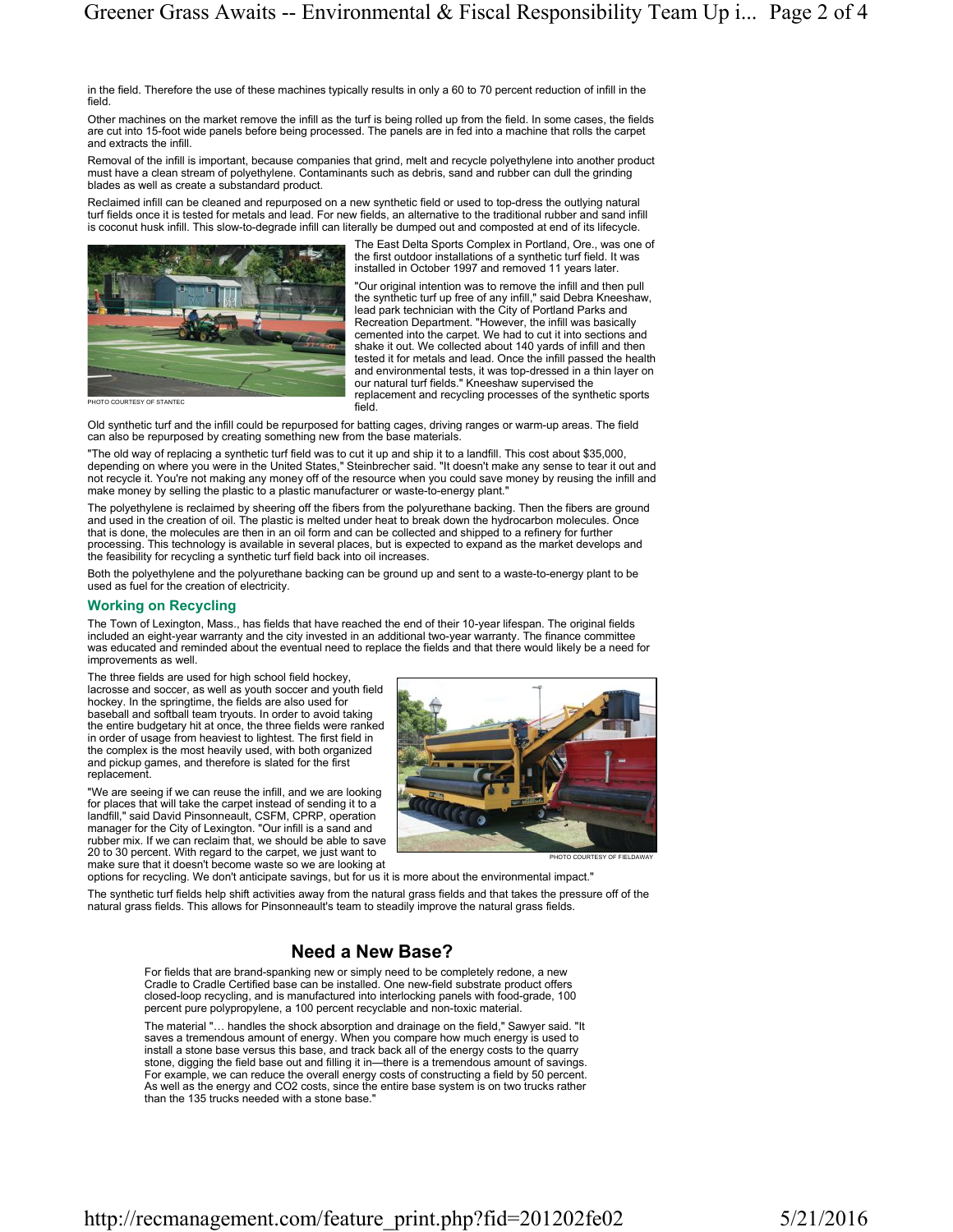### What Lies Beneath



When you are replacing your field, it is a good time to test the field for proper drainage. To see if water is percolating through the stone as it should, you should have your consultant do a dual-ring as well as a flood test.

stone base. The center ring is filled with water and allowed to drain into the stone below. This gives you information on only the vertical drainage of water from the inner ring and gives you a good indication if you have problem with your stone base.

The flood test is exactly how it sounds. An area of the field is flooded. The flood line is marked and then you record how much time it takes for the water to dissipate. Then you repeat this process again. And it gives you an indication of how quickly the stone is draining. If you have problems with the drainage, these will need to be addressed before you proceed with the field replacement.

Whether you are starting with a new field or replacing an old one, the right underlayment can have an impact on long-term costs. You can find products made from recycled materials that are capable of lasting through two or three turf replacement systems. Be sure to ask your synthetic turf supplier about the underlayment and its lifecycle.

### Keeping G-Max Values Low

One of the safety concerns with playing fields is the g-max value. The g-max value is a measurement of the shock-attenuation performance of the field, or how hard it is. The g-max value is a ratio of the maximum acceleration experienced during impact to the normal rate of acceleration due to gravity, or in simpler terms: Is the force of the impact absorbed by the field or the player's body?

The higher the g-max value, the poorer the shock-

attenuation performance of the surface. This will affect the playability of the field and the safety of the players. A typical synthetic turf field when built has g-max values around 100, which is equal to perfect natural grass. As synthetic turf fields age and if they are not well maintained, the g-max values can climb to 160 and higher. At 200 g-max value you can fracture your skull.

"We are seeing a prevalence of 160 g-max values on fields," Sawyer said. "Parks and schools don't have the maintenance budgets anymore and think that they don't have to maintain it since it is artificial turf. But when you have the field that has band, track, football, soccer and lacrosse



PHOTO COURTESY OF A-TURF

PHOTO COURTESY OF A-TURF

on it and the infill is being packed down—if it isn't properly maintained, the g-max goes up."

"You never want to see your g-max value reaching 200. You want to be in the 90 to 160 g-max value range to ensure that the field is safe and playable," Novak said. "When you replace the field, the amount of work and costs involved isn't as much as installing a new field. You can make the field better by adding a pad underneath the field to mitigate the shock-attenuation and protect the laser-graded base."

This pad below the carpet layer will also protect the stone underneath, Novak added. "When you do a future field replacement, it will cost less money because you won't have to fine-tune the stone," Novak said. "There are different pads on the market, including poured in place pads that are expensive but last a long time. Shock pads are another alternative and are created from polypropylene panels or rubber. These can vary in height from 10 to 13 to 25 mm. There are claims that the pad can extend the life of the field, but this hasn't been proven in any studies.

## More Shock Absorption, Less Turf and Infill

One of the systems currently on the market is a shock-absorbing layer that goes over the top of the rock base much in the same fashion as interlocking tiles. "By using a shock-absorbing layer underneath the field you can shorten<br>the height of the turf and use less rubber and sand infill," said Dan Sawyer, CEO of a manufacturer of shock absorbing underlayment. "When you lay turf over stone, you have nothing to absorb the shock and therefore you need taller turf and lots of sand and rubber infill."

If a shock-absorbing layer is used underneath the field, the height of the turf can be decreased as well as the amount of sand and rubber infill needed to produce safe g-max values. For example, when you use a shock-absorbing layer you could save at least a half-inch of turf fiber height, which is significant when you consider that it is saved over 80,000 square feet. This significantly reduces the amount of polyethylene, sand and rubber needed to complete the field.

Shock-absorbing layers can be reused rather than recycled. This eliminates the need to transport the polypropylene material to recycling plant, the energy to recycle the material and the energy to transport it back out to the consumer market. By eliminating the need to recycle the material, you also eliminate the CO2 produced during transportation.

The shock-absorbing layer provides several benefits to the field turf manager and the players utilizing the field. The



shock-absorbing layer protects the laser grading of the stone base so that future installations of synthetic turf and infill can just be laid over the top of it since the rock base is protected from the removal equipment by the padding. It also protects the players when they hit the field because it provides an extra layer of shock absorption. In addition, it reduces the height of the carpet, as well as the amount of infill that is needed, which in turn reduces the amount of material that would be needed for the replacement field, and it can be recycled in the future.

### Cradle to Cradle

The Cradle to Cradle Certified program is a multi-attribute eco-label that assesses a product's safety to humans and the environment and design for future lifecycles. The Cradle to Cradle framework focuses on using safe